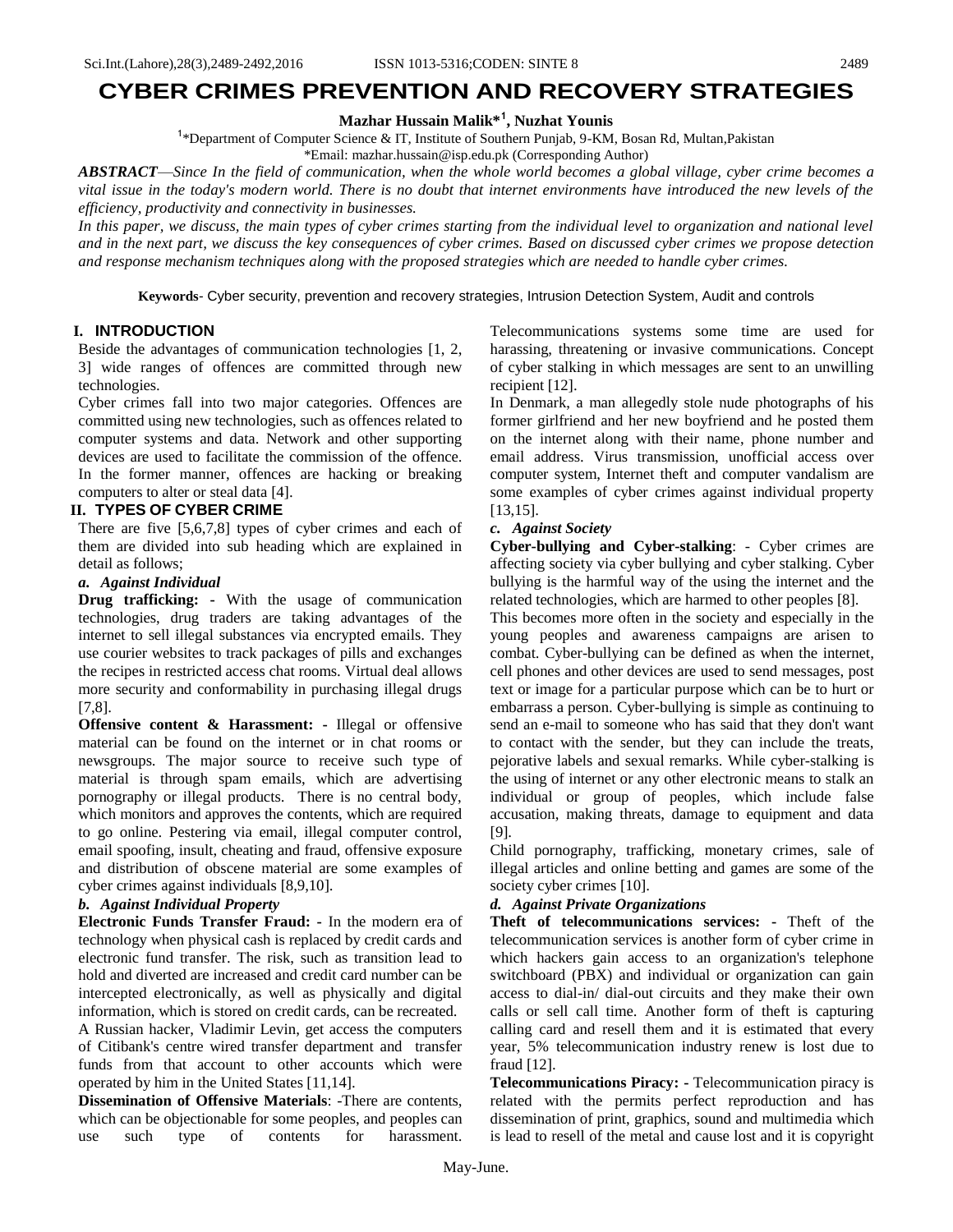violation. Distribution of pirated software's, ownership of non permitted information and unauthorized control over the computer networks [16].

# *e. Against Government*

**Electronic Vandalism and Extortion: -** Cybercrimes activities are also involved in hacking and cracking data of government departments. These crimes are big thread for the nation and government. In 1999 hacker hack a computer system of Sri Lankan government and the North Atlantic treaty organization. In such type of attacks, hacker steals information or block organizations' websites [17].

**Cyber Warfare and Terrorism: -** As per statistics since 2001, there is a significant rise in the internet problem and server scans. This is a type of cyber terrorism and a cyber terrorist is one who intimidates to an organization or government to gain his political or social objectives. .

# **III. CONSEQUENCES OF CRIME**

#### *a. Loss of Revenue*

The biggest cause of cyber crime is wastage of resources, whether those are related to financial or infrastructure. This list may be caused by the person, which acquires sensitive financial information [18].

# *b. Wasted Time*

The key issue caused by the cybercrime is wastage of time as for detection of crime, there is great need of the time to resolve issues which rather than working on creative and productive works and technology staff put a great percentage of their time on the handling of security related issues and other problem which are related with cyber crime [19].

#### *c. Damaged Reputations*

When customer records are compromised, the company's reputation can take a major batter as it leads to discontinuity of service and cause bad reputation of the organization [18,19].

# *d. Reduced Productivity*

Keeping in view of security threat, there is great need to implement the security tools and techniques and which lead to extra process and more verification to access systems which cause delay in the system and lead to decrease in the productivity [19].

# *e. Influence of Cyber Terrorism*

Cyber-terrorism can have a great influence on the numbers of peoples and can weaken a country's economy and making it more vulnerable to military attacks [20].

Internet based businesses are greatly affected by the cyber terrorist and can cause downtime for those companies which are managing websites and earning money through advertising and such type of businesses are very good and useful for the country's economy.

# **IV. PROPOSED CYBER CRIME DETECTION TECHNIQUE**

There is great need to define a layout and procedures which are required to handle cyber crimes proactively, we proposed detection techniques for cyber crimes, which are as follows;

#### *a. Reviewing*

In first proposed technique, there should be proposing an audit system which should be done on frequently. We proposed a continuous improvement plan that is based on the four steps Plan, Do, Check and ACT is shown in Figure.1



**Figure.1. Proposed Review Technique**

In the reviewing process, we propose that security within the organization should be done proactively. As per statistics, most of the computer crimes are not drawn from outside the organization, they are done within the organization so there is great need to implement the security techniques and a company or organization can be safe if four propose review steps are implemented.

#### *b. Checking mistakes*

The other proposed technique is to make regular checks about mistakes as many authorities claim that cyber crimes are due to carelessness.

# *c. Email inspection*

To control cyber-stalking and cyber defamation, there is need to make regular email inspection, which can be detected and tracked by the email headers along with the Internet Protocol (IP) address of the sender along with the date and time of the message when it was sent. On the basis of this information, the law enforcement agencies can get address and telephone number from the internet service providers.

# *d. Network Intrusion Detection systems*

Every organization should implement the network Intrusion Detection systems as cyber crimes break the computer network for stealing the sensitive data which are more difficult to detect and track. Every incoming and outgoing traffic should be tracked and check whether these are allowed by the networks.





Regardless of your efforts to protect yourself, there are high chances that you become a victim of the cybercrime so there was great need of law enforcement agencies which will be able to handle and tackle cyber crimes and the key issues which are associated with such law enforcement agencies is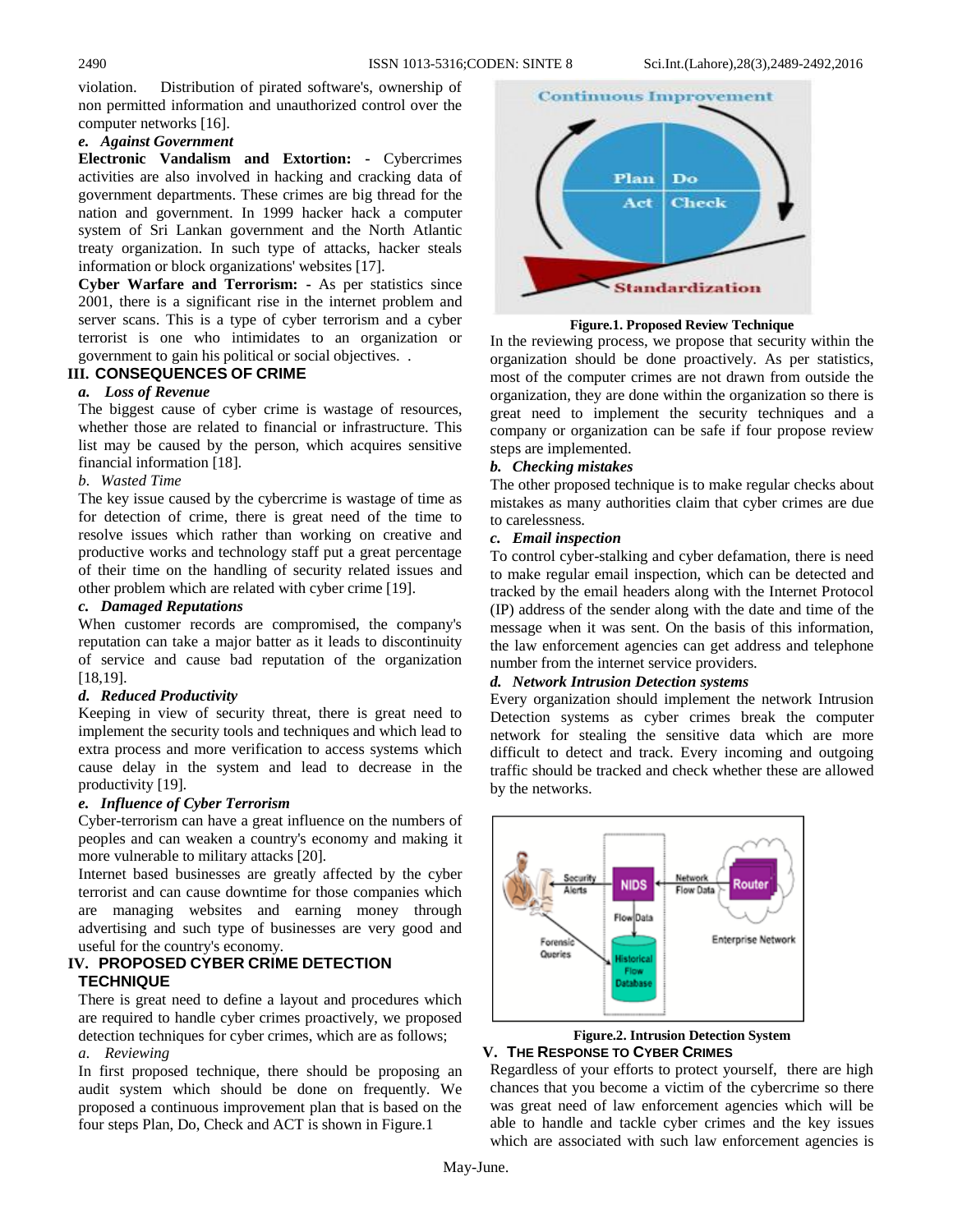that the management of such federal law enforcement agencies is not able to understand the issues which are associated with cyber crimes. Things will be better with the passage of time, but still there is a big gap and lack of knowledge to handle cyber crimes issues proactively.

#### *a. Local Law imposition*

If you become the victim of the cyber crime and it is your responsibility to report crime to local police and if your local police is unable to handle that are refusing then report the incident to state police. The key issue is that the local police are getting better at reporting the victim information, but due to lack of knowledge, they are unable to process the cases.

#### *b. Necessities in a police report*

The following are the key things, which are, need to mention in the police report.

- The first and foremost thing is to mention Date of birth, vehicle number, social security number and ID card number, contact numbers, and e-mail addresses of every victim in the family circle. Financial account numbers which are involved in the theft.
- When, where and how the fraud or theft was happening and under what state of the affairs became the aware of the identity theft.
- The exact locations where counterfeit use of the identity occurred.
- There is need to mention names and addresses (home and work), the contact numbers, and date of birth of each and every individual who is involved in the confrontation.
- The Names of the monetary organizations who are the of the theft, along with names, addresses, and the contact numbers of investigators or customer service department who accepted report, report should contain the date and time.
- Need to include any letter, account statements and other supporting documents which are concerned with the case.

Victims should provide as much as much credentials are possible and they should make sure that each point is listed in the police report and they should obtain a report copy for their own record as well, as banks and other credit card companies ask for your report copy to support your claim.

#### *c. Federal Law Imposition*

There is a federal law imposition as in the United States, the cyber crimes are reported to the Federal Trade Commission (FTC) and to the local, state and national authorities.

National, state, local and some International Law enforcement agencies can access the Consumer Sentinel via an encrypted web site to decide whether a reported plot is local, regional, national, or international, and to the help blemish trends for the law enforcement. The web based protected provides the law enforcement a diversity of the tools to facilitate the investigations. Law enforcement whether those are national or state may or may not investigate more about the complaint, depending on amount, type of the crime, and where crime originated from.

# **VI. CYBER CRIMES PREVENTION STRATEGIES**

There is great need to make timely, informed decisions about the effective controls, which can prevent the cyber crimes from the occurred and detect at the earliest stage.

The following are the key recommendations, which are, need to adopt and implement to handle such type of security threats.

#### *a. Security Audit and Controls*

Computer Security Institute (CSI) survey recommends that a cyber security audit is the main and the strongest weapon in the prevention and detection of cyber security vulnerabilities.

There should be effective and internal security audits, which should identify the cyber security risks and assessments of each type of risk.

It is recommended that the clients should ask their audit authorities to audit their privacy and security control and policies.

#### *b. Business Insurance*

In the era of technology where cyber crimes are motivated to gain financial benefits, each entity of the business should have sufficient business insurance to cover such type of financial losses.

Senior management should take necessary actions and steps and must evaluate the entity's insurance coverage to make sure that could recover estimated losses from the cyber crimes.

Business Insurance should be properly reviewed as per define time interval and leaders should also consider the service providers which offers cleanup and the restore function after the crimes have been committed.

#### *c. Incident Response Plan*

There is a need to develop an incident response plan. The employees should have the necessary level of knowledge and serving the key positions within the entities.

To answer the following key questions there are mainly five cyber crimes, which we identify in this paper:-

What type of crimes has potential risks?

Which risk is associated with which type of crime?

How we will respond to each type of crime?

What will be a recovery plan from the crime?

#### **VII. CONCLUSION**

Cyber crimes are increasing with the passage of time, as when the internet gaining popularity, the issues of security arises and need great attention.

In this paper, we investigate the key issues, which are needed to attention to prevent cyber crimes, and we discuss the main types of cyber crimes, whether those are related to individual level or on the international or national level.

We discussed the consequence and prevention techniques, which can be, used to handle cyber crimes. We propose three new strategies as well, which are specially designed and suitable for the financial sector as the major reason behind the cyber crimes is financial benefits.

To Sum up, Law enforcement agencies should play an active role and the companies, which are operating within the country, should enforce strictly follow the cyber rule and regulations to ensure cyber security.

#### **VIII.REFERENCES**

1. Adamski A. (1998) Crimes Related to the Computer Network. Threats and Opportunities: A Criminological Perspective. Helsinki, Finland: European Institute for Crime Prevention and Control, affiliated with the United